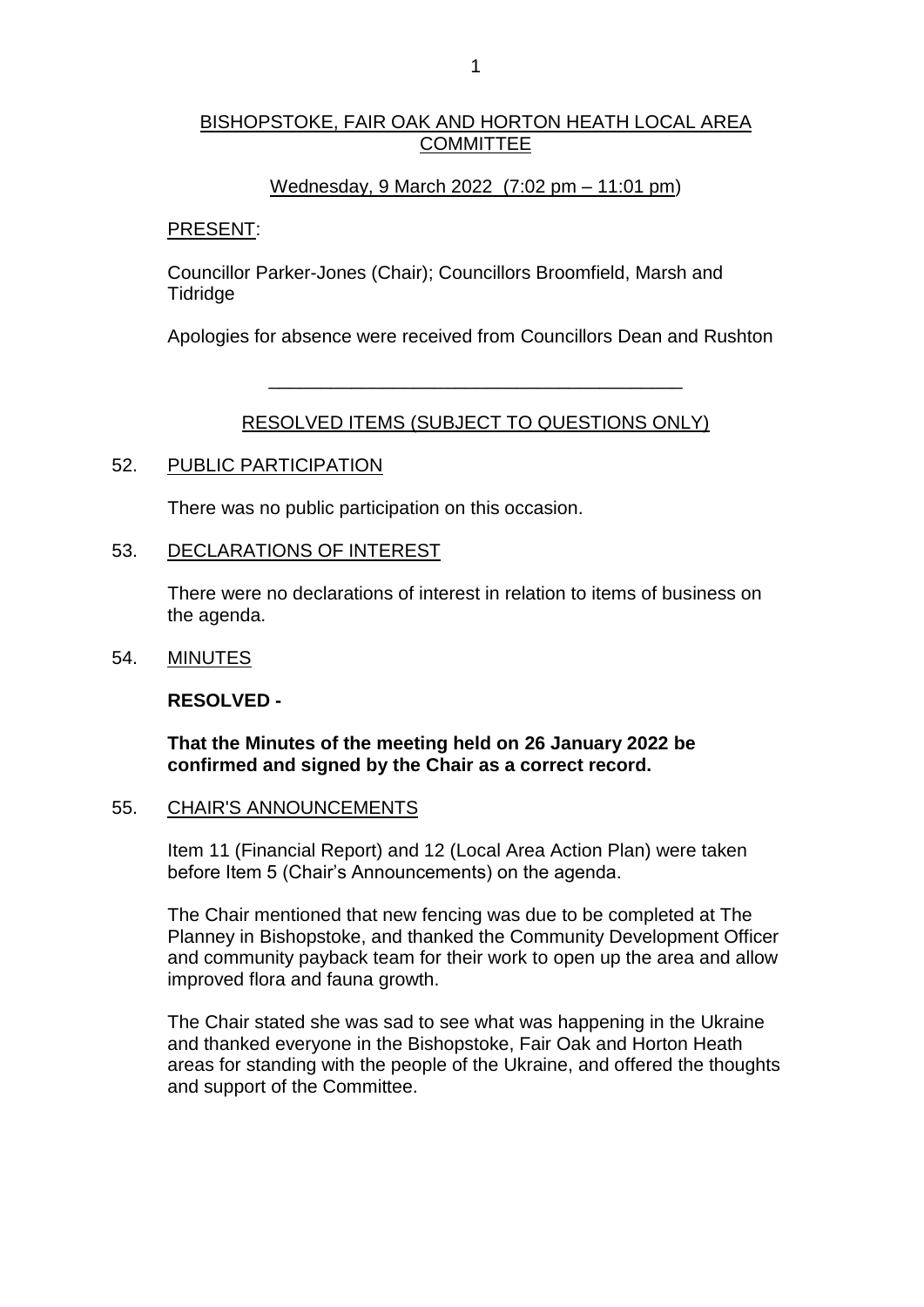### 56. MOTION

Councillor Parker-Jones moved the following Motion, which included an amendment to the wording, which was seconded by Councillor Tidridge:

**This committee actively promotes and champions the establishment of a local nature reserve on land being purchased at Stoke Park Farm. To ensure the site provides a diverse range of habitats, that nitrates and other environmentally harmful impacts from its previous use are eliminated and that it remains a special place for wildlife, nature and the people of Bishopstoke, Fair Oak and Horton Heath and indeed all across the Borough in perpetuity.**

# **RESOLVED –**

### **That the motion, as amended, be approved and recommended to Cabinet.**

(NOTE: Two people submitted written statements in support of the Motion, citing reasons, including but not limited to, migration networks for insects, mammals and slow-moving plants, reconnection of woodland areas, wildlife preservation, opportunities for children to connect with nature, accessibility to residents via the bridleways and footpaths, engagement with local residents, protecting and enhancing valued landscapes, benefits of the ecosystem, halting the decline in biodiversity, and improved habitat and hedgerows. Three people spoke in support of the Motion citing reasons, including but not limited to, an increased request for more land and greenspace, enhanced wildlife corridors, and the preservation of land from unsustainable development.)

# 57. PRESENTATION ON PLANNING GUIDELINES

The Principal Planning Officer gave a short presentation on guidelines that had to be taken into account when determining planning applications; in particular the aspects that could, and could not, be taken into account. This was set against the broader policy framework.

# 58. PLANNING APPLICATION - FIELDFARE, WINCHESTER ROAD, FAIR OAK, EASTLEIGH, SO50 7HD (X/21/92081)

The Committee considered the report of the Executive Head of Planning and Economy (Agenda item 8) concerning removal of condition 6 (permanent dwelling for agricultural worker) of planning permission Z/29632/005/00 for erection of agricultural workers dwelling (X/21/92081).

There were no updates.

# **RESOLVED -**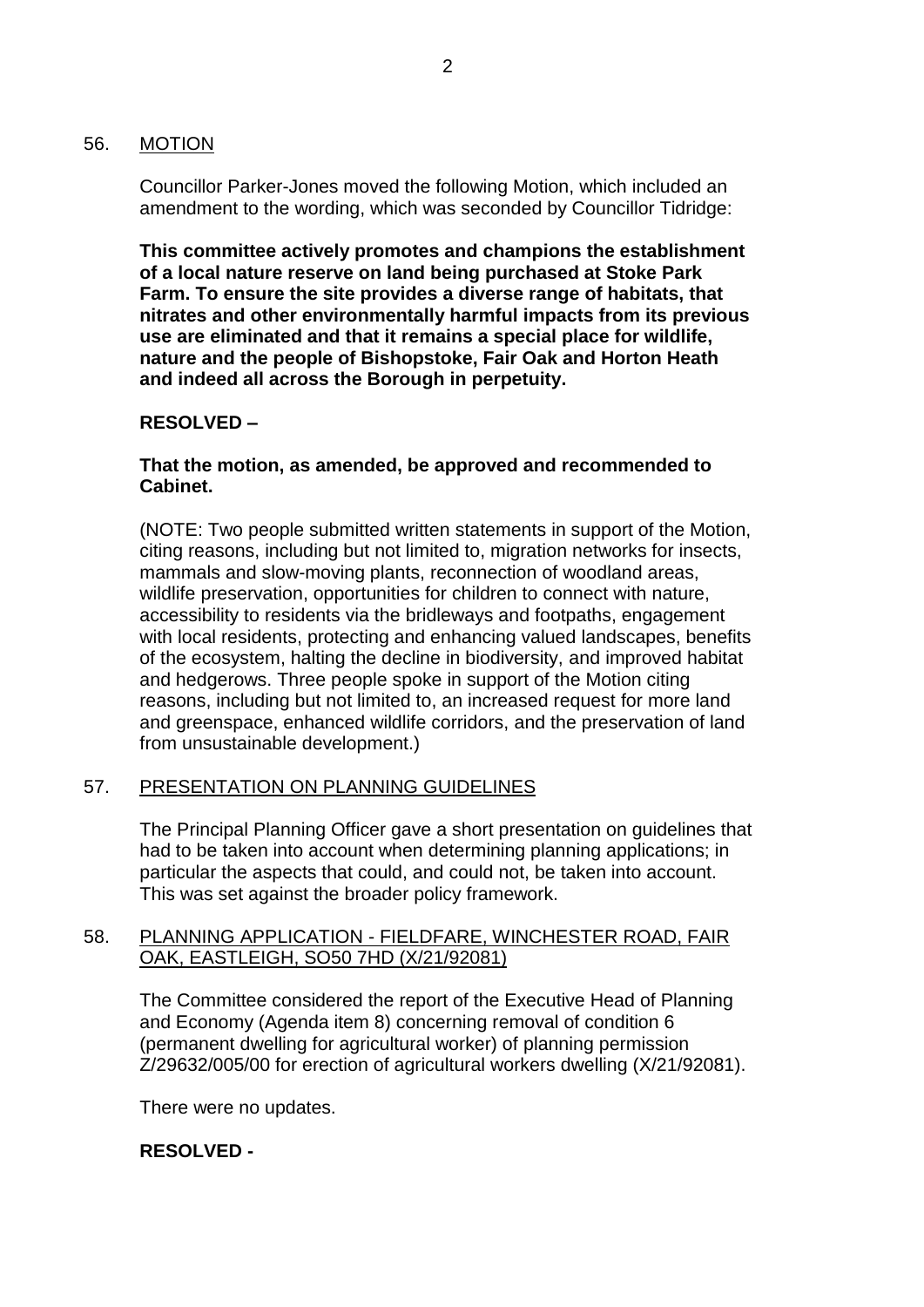**That permission be GRANTED subject to recommended conditions and addition of the following informative wording:**

**Whilst planning permission has been granted for the removal of the agricultural tie, the Applicant (or subsequent owner) is reminded that the application site falls within the designated countryside and therefore any future development that requires planning permission would be subject to the necessary national and local planning policy requirements including the countryside restraint policies of the current Local Plan. It should be noted that this decision does not prejudice any future application.** 

(NOTE: The applicant's planning agent spoke in support of the application.)

### 59. PLANNING APPLICATION - LAND REAR OF OAKFIELDS, WINCHESTER ROAD, FAIR OAK (F/21/90322)

The Committee considered the report of the Executive Head of Planning and Economy (Agenda item 9) concerning an application for the Erection of 8no. dwellings with parking, landscaping and associated works (amended description). (Ref: F/21/90322).

The Committee requested an item be added to the next agenda regarding how the Committee's decisions were impacting on the climate and environment.

# **RESOLVED -**

**That permission be REFUSED for the following reasons:** 

- **1. The proposed development would lead to an unacceptable impact of the living environment for future occupiers of the proposed dwellings and adjoining residential properties. Specifically, it has not been demonstrated that the mechanical measures proposed to minimise external noise to the rear elevations of the buildings would result in an acceptable living environment particularly in relation to the potential for undue overheating in these rooms. In addition, the proximity of the development to adjoining residential properties would lead to adverse overlooking and loss of privacy. The development is therefore contrary to saved policies 31.ES and 59.BE of the adopted Eastleigh Borough Local Plan Review 2001-2011, policy DM1 of the Emerging Eastleigh Borough Local Plan 2016-203 and the adopted Quality Spaces SPD (key design principle 11).**
- **2. The proposals would lead to a cramped form of development due to the number of properties spaced close together, which is not reflective of the rural edge location and would have a**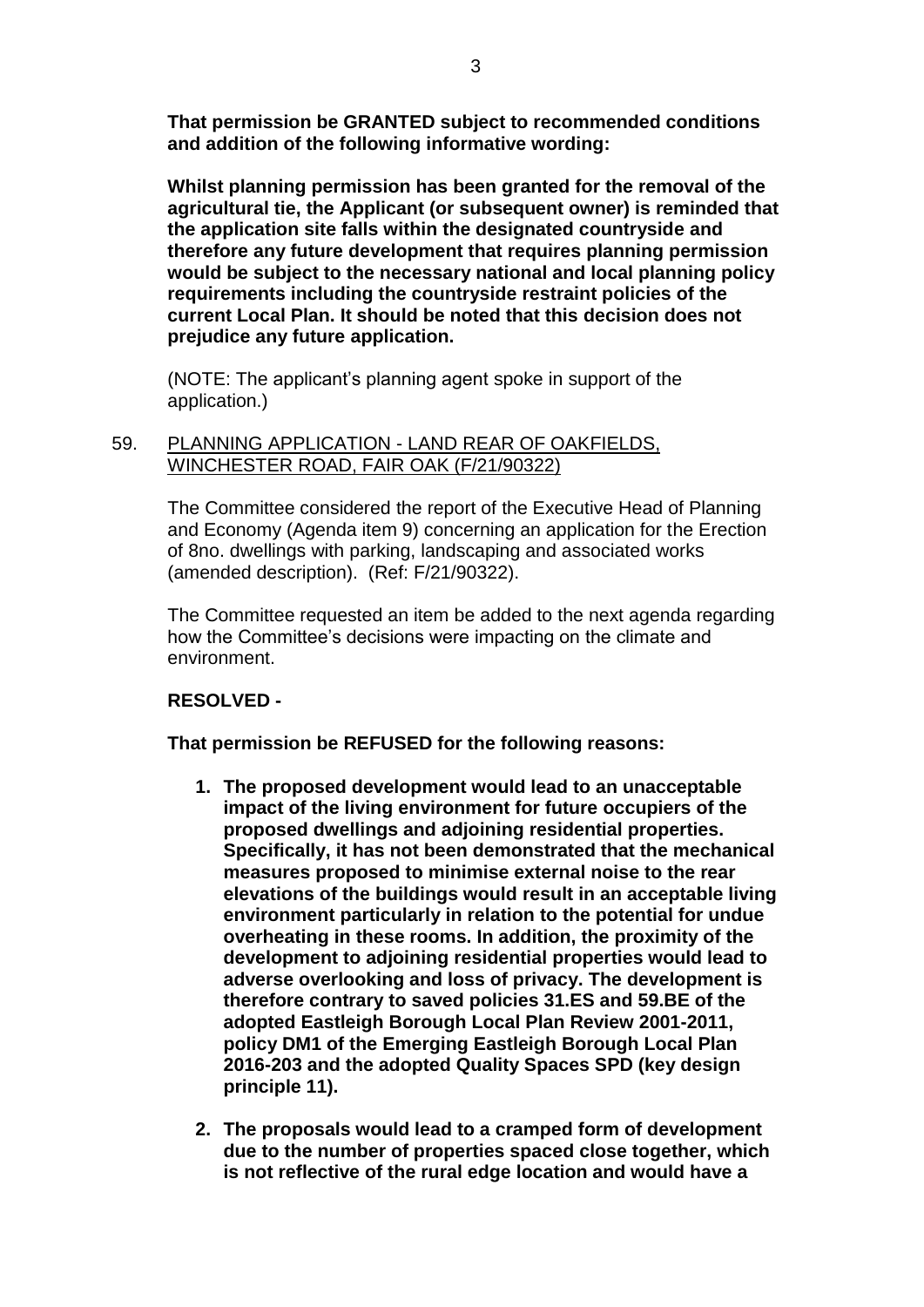**harmful impact on the character and appearance of the surrounding area. The development is contrary to saved policy 59.BE of the adopted Eastleigh Borough Local Plan Review 2001-2011, policy DM1 of the Emerging Eastleigh Borough Local Plan 2016-2036 and the adopted Quality Spaces SPD (key design principle 3).**

- **3. The proposed development does not provide safe and convenient access to the highway for all highway users through the lack of footway along the frontage of the site, leading to highway safety concerns through the competing demands of pedestrians, cyclists and vehicles utilising the highway space. The development is therefore contrary to saved policies 59.BE and 102.T of the adopted Eastleigh Borough Local Plan Review 2001-2011 and policy DM13 of the Emerging Eastleigh Borough Local Plan 2016-2036.**
- **4. The application fails to provide the required mitigation to offset the impacts of the development upon the European protected Solent Complex (SPA, SAC and Ramsar sites) from additional nitrogen loading generated by the population increase and additional sewage resulting from the development. The proposal is therefore contrary to the requirements of Saved Policy 25.NC of the adopted Eastleigh Borough Local Plan Review 2001-2011, Policy DM11 of the Emerging Eastleigh Borough Local Plan 2016-2036, the provisions of the NPPF and the Conservation of Habitats and Species Regulations 2017.**

(NOTES: One person spoke in objection to the application citing concerns, including but not limited to, a "squashed in" development, the loss of privacy and amenity, the lack of 22 metres, as stated in the guidance, between one of the plots and Oakfields, the noise report being taken during the pandemic in August 2020 when traffic movement was unrealistic, the quality of the housing provided in the application, and the knotweed being left behind the border hedges.

The applicant's planning agent spoke in support of the application.)

# 60. PLANNING APPLICATION - TREETOPS, ALLINGTON LANE, FAIR OAK, EASTLEIGH, SO50 7DB (F/21/91132)

The Committee considered the report of the Executive Head of Planning and Economy (Agenda item 10) concerning demolition of all existing buildings on site and erection of 35 residential dwellings with vehicular access from Allington Lane and associated infrastructure, hard and soft landscaping, open space and drainage (F/21/91132).

The Committee were updated that: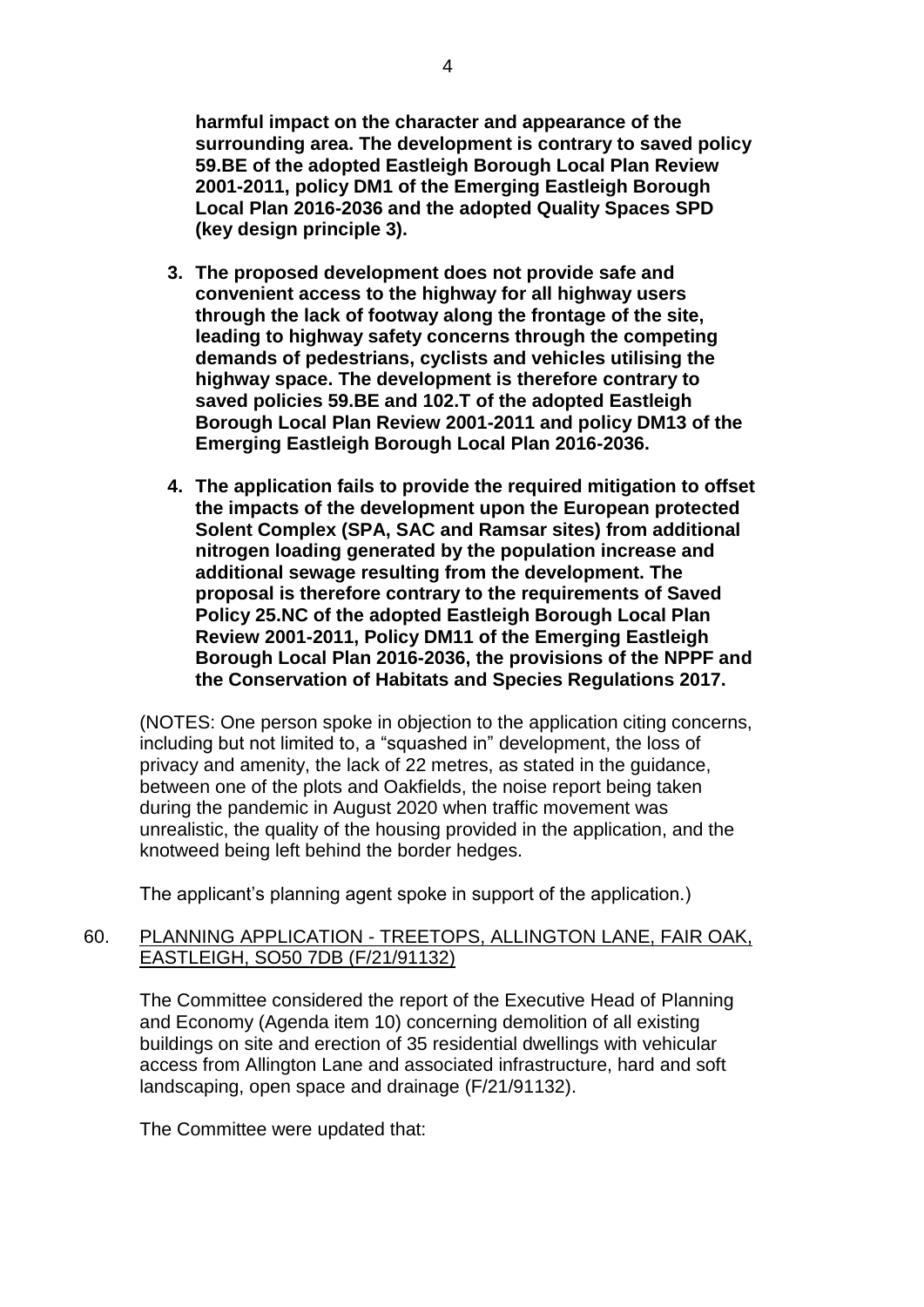- Updated drainage plans had now been received no significant change to proposals but includes updated levels details.
- Condition 1 (approved plans) and 13 (drainage details) as set in agenda, to be updated with revised plan numbers.

Updates to conditions:

- Condition 13 revised 3-month timescale for submission of additional drainage details.
- Condition 26 omitted (parking management no longer needed as fully allocated provision proposed).
- A revised list of conditions was circulated to members 7/3/22.
- New condition 29: County Archaeologist has responded advising further condition for archaeological evaluation as described in the submitted WSI and the recording of any archaeological remains identified by the archaeological evaluation (final wording tbc).

Consultation responses from HCC Childrens' Services, NE (on AA), landscape officer (on latest amendments) outstanding and further conditions/planning obligations may need to be added.

The Committee also required amendments to Condition 17 (landscaping) to enable further landscaping plans with larger tree specimens and Condition 27 (bird nesting season restrictions) to enable EBC ecologist agreement prior to works commencing.

# **RESOLVED -**

# **That permission be GRANTED subject to:**

- **i) the receipt and consideration of outstanding consultation responses from Hampshire County Council (HCC) Children's Services, the Council's Landscape Officer, and Natural England;**
- **ii) any necessary updates to conditions and reasons; and**
- **iii) the applicant entering into a legal agreement to secure the required planning obligations and affordable housing**

# **To Delegate back to the Executive Head of Planning and Economy in conjunction with the Chair and Vice Chair of Bishopstoke, Fair Oak and Horton Heath Local Area Committee to PERMIT subject to conditions.**

(NOTE: One written statement was received in objection to the application citing concerns, including but not limited to, overdevelopment of the site, proximity to current houses boundaries, overlooking, damage to current trees and wildlife. Two people spoke in objection to the application citing concerns, including but not limited to, the number of homes being proposed on the site, extra pressure on local schools, further entrance/exit